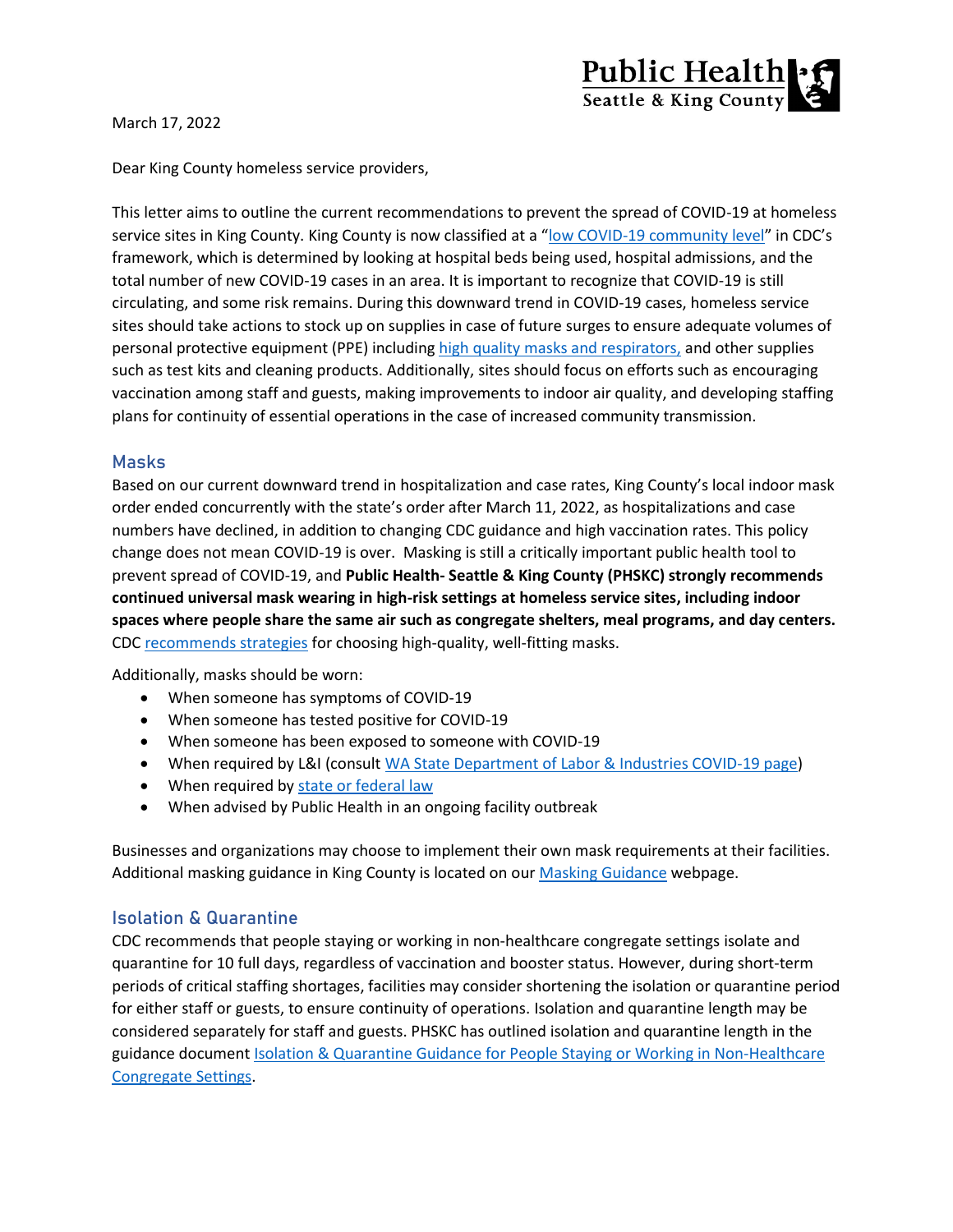King County's Isolation and Quarantine system will continue operation in some capacity through year end, but all organizations should have a well-defined plan for sheltering COVID-19 positive and/or exposed individuals in place should a surge or other delay in accessing IQ services occur. PHSKC has created guidance for [Supporting COVID-19 Positive and Symptomatic Guests within Congregate Shelters.](https://kingcounty.gov/~/media/depts/health/communicable-diseases/documents/C19/hch/shelter-in-place-guidance.ashx?la=en)

# **Testing**

Testing for COVID-19 is an important outbreak prevention measure at homeless service sites.

**MAT testing:** The mobile testing team (MAT) is available for facility-wide testing at homeless service sites if a) someone has tested positive and was on site while infectious, or b) if 2 or more individuals are experiencing COVID-like illness and have not been tested. If case numbers continue to stay low, the MAT team will be starting to do more proactive testing to help catch infections earlier.

**Point-of-care testing sites:** Additionally, sites can become point-of-care COVID-19 testing sites to provide their own rapid testing on site. PHSKC is providing point-of-care facilities with rapid antigen test kits for both screening and diagnostic testing to prevent future outbreaks and respond to ongoing outbreaks. If your organization is interested in becoming a point-of-care testing facility, PHSKC has developed instructional materials below (a checklist, a 20-minute training video and presentation slides) to support your organization with understanding the regulatory and reporting requirements of this program, including applying for a CLIA waiver. Additionally, the MAT team is available to come to sites to do on-site demonstrations and Q&A sessions on point-of-care testing and administering test kits.

- **[Point-of-Care COVID-19 Testing Checklist for Homeless Service Providers](https://kingcounty.gov/~/media/depts/health/communicable-diseases/documents/C19/COVID-19-testing-checklist-homeless-service-providers.ashx?la=en)**
- **[Point-of-Care COVID-19 Testing: Steps to Becoming a Point-of-Care Site for Homeless](https://gcc02.safelinks.protection.outlook.com/?url=https%3A%2F%2Fwww.youtube.com%2Fwatch%3Fv%3DaqcZiYRULP8&data=04%7C01%7Crgunsalus%40kingcounty.gov%7C6159dc7d0beb43e530a508d9dc4c8021%7Cbae5059a76f049d7999672dfe95d69c7%7C0%7C0%7C637783043385377195%7CUnknown%7CTWFpbGZsb3d8eyJWIjoiMC4wLjAwMDAiLCJQIjoiV2luMzIiLCJBTiI6Ik1haWwiLCJXVCI6Mn0%3D%7C3000&sdata=D6czO8pnPPrlVhnzsR5z9yrvEsLk%2FFo6uOcLpjJY%2Fl0%3D&reserved=0)  [Service Providers video \(20 minutes\)](https://gcc02.safelinks.protection.outlook.com/?url=https%3A%2F%2Fwww.youtube.com%2Fwatch%3Fv%3DaqcZiYRULP8&data=04%7C01%7Crgunsalus%40kingcounty.gov%7C6159dc7d0beb43e530a508d9dc4c8021%7Cbae5059a76f049d7999672dfe95d69c7%7C0%7C0%7C637783043385377195%7CUnknown%7CTWFpbGZsb3d8eyJWIjoiMC4wLjAwMDAiLCJQIjoiV2luMzIiLCJBTiI6Ik1haWwiLCJXVCI6Mn0%3D%7C3000&sdata=D6czO8pnPPrlVhnzsR5z9yrvEsLk%2FFo6uOcLpjJY%2Fl0%3D&reserved=0)**
- **[Point-of-Care Antigen Testing for Homeless Service Providers -](https://kingcounty.gov/depts/health/covid-19/providers/~/media/depts/health/communicable-diseases/documents/C19/point-of-care-testing-homeless-providers.ashx) video slide deck**

**Over-the-counter test kit distribution program:** For facilities that are not point-of-care testing sites (i.e. have not applied for a CLIA waiver), King County's [over-the-counter test kit distribution program](https://kingcounty.gov/depts/emergency-management/covid-requests.aspx#test-kits) has ended as of March 11, 2022. Organizations should continue to distribute test kits until your supply is gone.

**King County free testing sites:** Finally, free testing sites in King County are open to anyone regardless of immigration or insurance status. You can find [COVID-19 testing locations and guidance](https://kingcounty.gov/depts/health/covid-19/testing.aspx) on our website.

## **COVID-19 Vaccination**

COVID-19 vaccines maximize your protection against COVID-19. Being "up-to-date" with COVID-19 vaccines (including getting a booster shot when you are eligible) provides the most protection against severe illness, hospitalization, and death.

Please reach out to our Mobile Vaccination team at (206) 263-3394 or by emailing [MobileVx@kingcounty.gov](mailto:MobileVx@kingcounty.gov) if you would like to have our team hold a vaccination clinic at your site. Our Health Engagement Action Resource Team (HEART) is available for Q & A sessions with site staff and guests about vaccination and other COVID-19 concerns. HEART can also consult with staff about how to engage with people who may still feel ambivalent about vaccination. Additional locations to get a COVID-19 vaccination are listed on our [PHSKC Getting Vaccinated in King County](https://kingcounty.gov/depts/health/covid-19/vaccine/distribution.aspx) webpage.